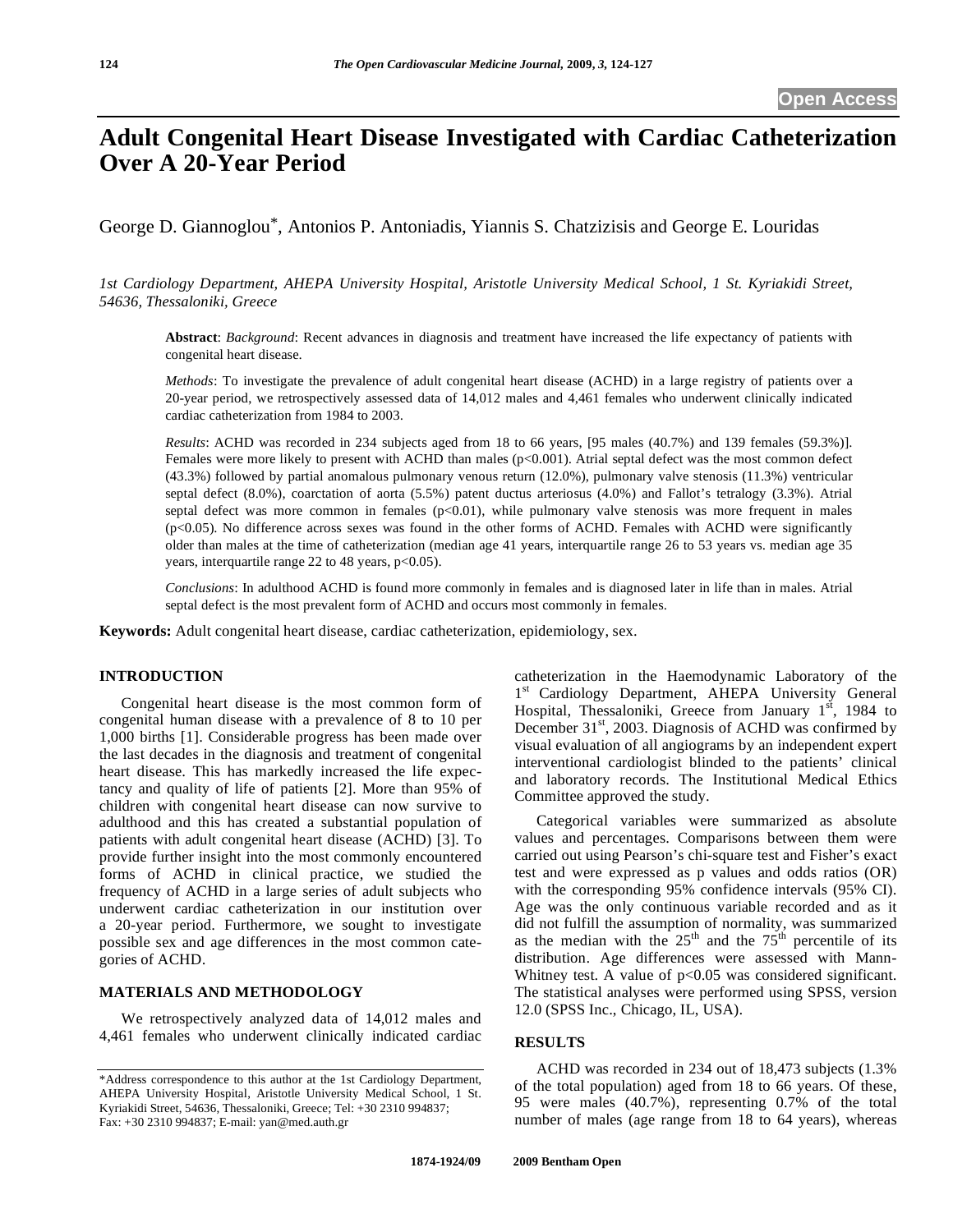139 were females (59.3%), representing 3.1% of the total number of females (age range from 18 to 66 years). ACHD was more prevalent in females than in males (females/males OR 4.71, 95% CI 3.62 to 6.13, p<0.001, Fig. **1**).

 In 199 cases (85%) a single congenital heart defect was revealed, whereas in 29 cases (12.4%) 2 concomitant heart defects were found and in 6 (2.6%) cases complex ACHD with 3 or more anomalies was present.

 With regards to diagnosis, atrial septal defect was the most common anomaly (43.3%) followed by partial anomalous pulmonary venous return (12.0%), pulmonary valve stenosis (11.3%), ventricular septal defect (8.0%), coarctation of aorta (5.5%) patent ductus arteriosus (4.0%) and Fallot's tetralogy (3.3%; Table **1**).

 Fig. (**2**) shows the odds ratios for each type of ACHD across sexes. Atrial septal defect was more prevalent in females (females/males OR 2.05, 95% CI 1.25 to 3.38, p<0.01), whereas pulmonary valve stenosis was more frequent in males (females/males OR 0.45, 95% CI 0.22 to 0.97,  $p<0.05$ ). The frequency of the other forms of ACHD showed no difference across sexes.

 The median age of subjects with ACHD was 38.5 years, interquartile range 25 to 51 years. Females with ACHD were significantly older than males at the time of catheterization [41 (26 to 53) years vs 35 (22 to 48) years, p<0.05].

 The number of cases diagnosed per year progressively declined throughout the study period (Fig. **3**).

#### **DISCUSSION**

 This study showed that ACHD is more prevalent in females and this is consistent with previous reports [4,5]. Atrial septal defect was the most common form of ACHD in our series and this is also in agreement with reports from Europe and North America [4-6]. This finding may be attributed to the fact that most commonly atrial septal defect produces less and slowly progressing hemodynamic complications so that more individuals with this condition survive to adulthood. Interestingly the second most common form of



Fig. (1). Frequency of adult congenital heart disease (ACHD) in relation to sex. The number of cases is expressed in a logarithmic scale. ACHD was more frequent in females.

| Table 1. Frequency of the Specific Types of Congenital Heart Disease in Our Registry |  |
|--------------------------------------------------------------------------------------|--|
|--------------------------------------------------------------------------------------|--|

| <b>Type of Congenital Heart Disease</b>      | <b>Number of Subjects</b> | $\frac{0}{0}$ | <b>Number of Males</b> | $\frac{0}{0}$ | <b>Number of Females</b> | $\frac{0}{0}$ | p      |
|----------------------------------------------|---------------------------|---------------|------------------------|---------------|--------------------------|---------------|--------|
| Atrial septal defect                         | 119                       | 43.3%         | 37                     | 33.0%         | 82                       | 50.3%         | < 0.01 |
| Partial anomalous pulmonary<br>venous return | 33                        | 12.0%         | 12                     | 10.7%         | 21                       | 12.9%         | ns     |
| Pulmonary valve stenosis                     | 31                        | 11.3%         | 18                     | 16.1%         | 13                       | 8.0%          | < 0.05 |
| Ventricular septal defect                    | 22                        | 8.0%          | 12                     | 10.7%         | 10                       | 6.1%          | ns.    |
| Coarctation of aorta                         | 15                        | 5.5%          | 8                      | 7.1%          | 7                        | 4.3%          | ns.    |
| Patent ductus arteriosus                     | 11                        | 4.0%          | $\overline{4}$         | 3.6%          | $\mathcal{I}$            | 4.3%          | ns.    |
| Fallot's tetralogy                           | 9                         | 3.3%          | 5                      | 4.5%          | 4                        | 2.5%          | ns.    |
| Other                                        | 35                        | 12.7%         | 16                     | 14.3%         | 19                       | 11.7%         | ns.    |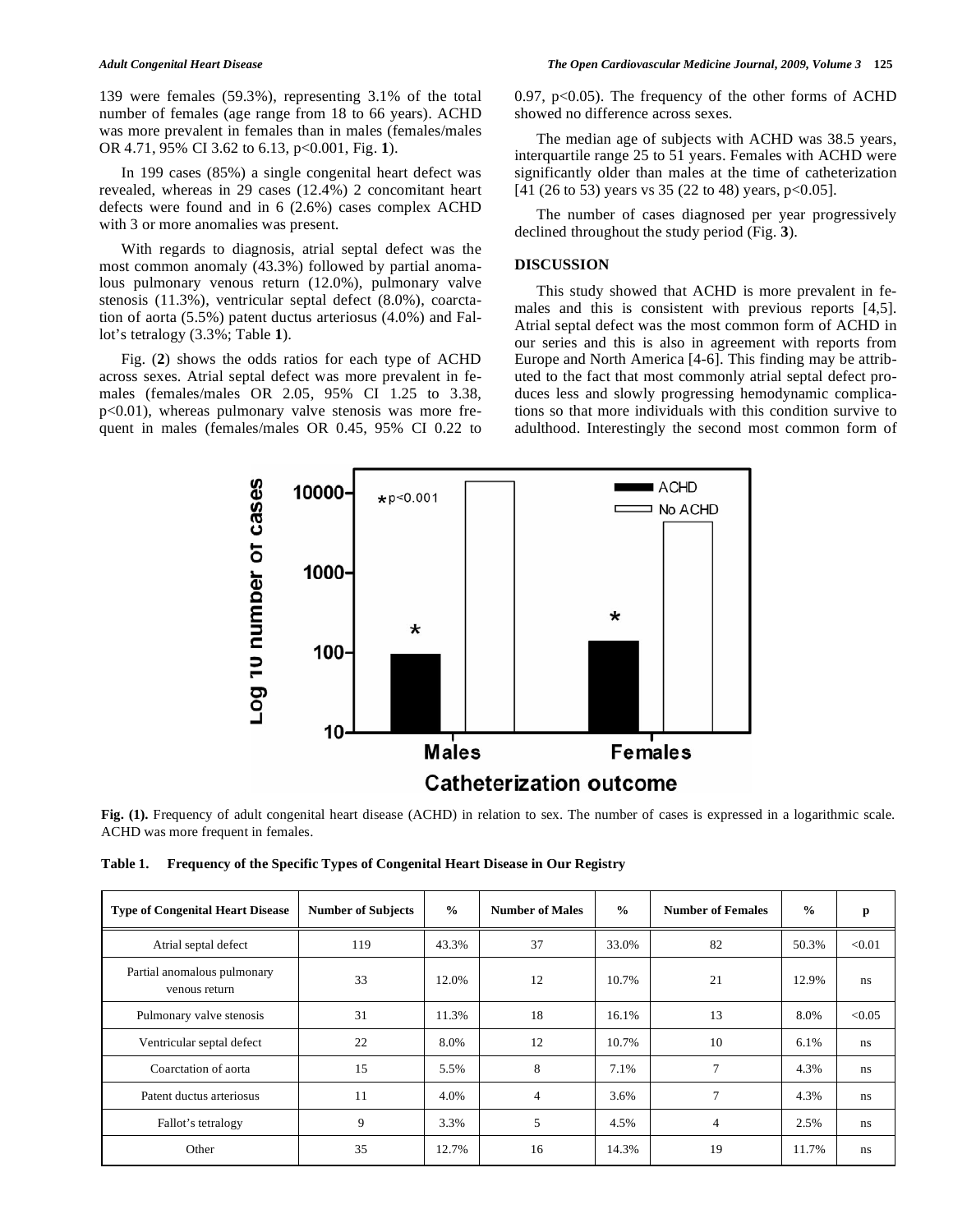

**Fig. (2).** Females/males odds ratio (OR) plot for each type of ACHD. Each point in the graph represents an OR, while the error bars correspond to its 95% confidence intervals (95% CI). An OR with 95% CI>1.0 indicates significantly higher likelihood for females, whereas an OR with 95% CI <1.0 indicates significantly higher likelihood for males. Atrial septal defect was more common in females. Pulmonary valve stenosis was more common in males. Abbreviations: ASD: Atrial septal defect, COA: coarctation of aorta, Fallot: Fallot's tetralogy OR: odds ratio, PAPVR: Partial anomalous pulmonary venous return, PDA: Patent ductus arteriosus, PS: Pulmonary valve stenosis, VSD: Ventricular septal defect.



**Fig. (3).** Number of cases with ACHD diagnosed per year throughout the study period.

ACHD in our series was partial anomalous pulmonary venous return for which we have found no preceding data with regards to frequency. Pulmonary valve stenosis was recorded as the third most common form of ACHD with a total frequency of 11.3% which is higher than existing data [5, 6]. Also, the frequency of ventricular septal defect in our series was considerably lower than what was previously published which ranged from 14% to 19% of the total congenital heart defects [4-6]. With regards to coarctation of aorta, our reported frequency of 5.5% lies within the range of earlier studies that however exhibit high variation with prevalence rates from 1.7% to 13% [4, 5]. The frequency of patent ductus arteriosus in our series (4.0%) was higher than in other registries which was 1.3% or lower [5,6]. Our results concerning the frequency of Fallot's tetralogy (3.3%) are lower than literature reports which range from 4.2% to 19.7% [4-6].

 Another interesting finding in our study is that the age of ACHD diagnosis was higher for females. This could be attributed to the high frequency of atrial septal defect in our series which was more prevalent in females. As atrial septal defect produces milder symptoms than other forms of ACHD it could be assumed that it was diagnosed later in life, thus favoring a higher age of diagnosis for females. A higher age for women with ACHD has been reported in another study but it did not reach significance [6].

 With regards to sex differences in specific congenital heart defects, our finding of a higher frequency of atrial septal defect among females was confirmed by previous